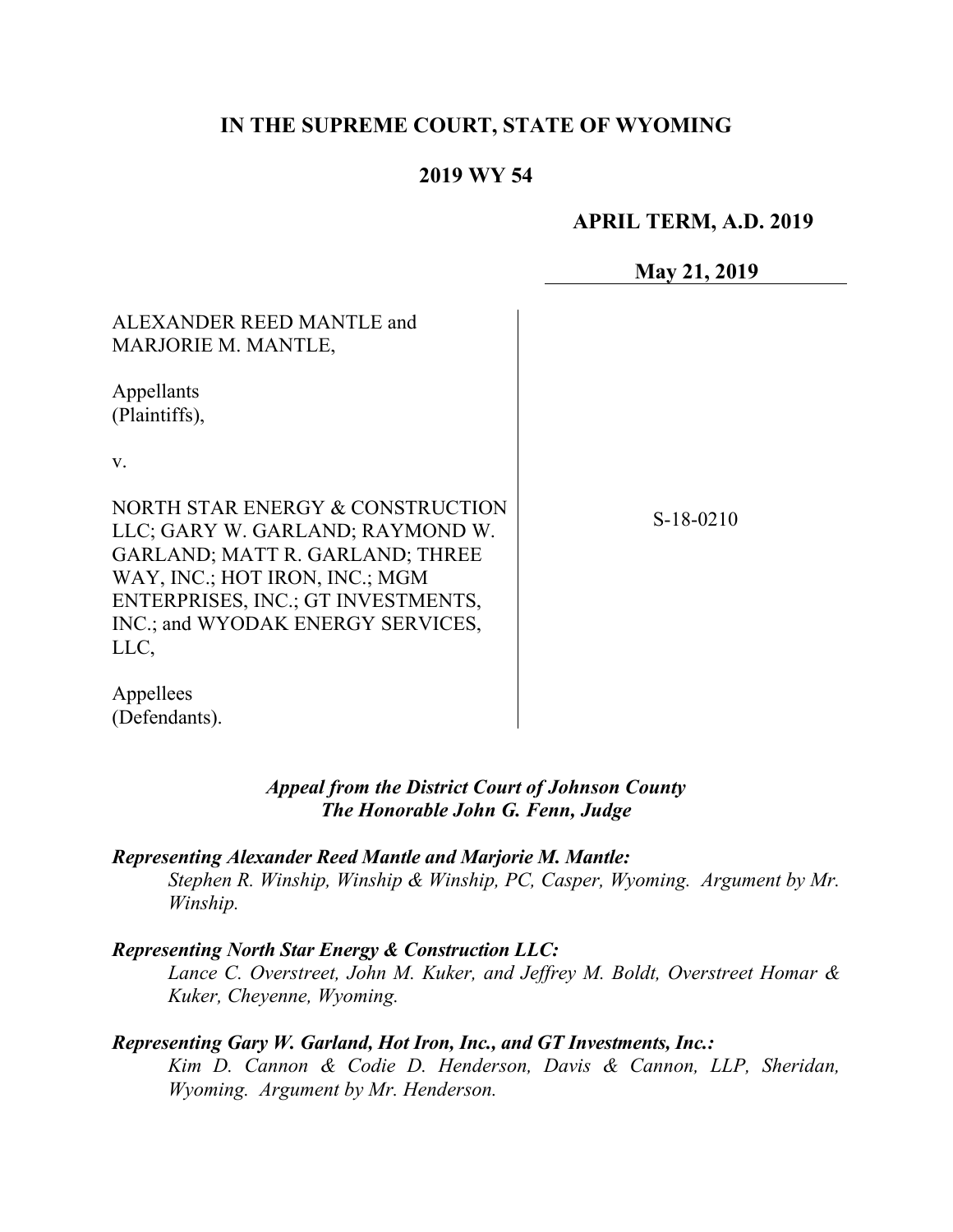### *Representing Raymond W. Garland, Matt R. Garland, Three Way, Inc., and MGM Enterprises, Inc.:*

*Judith A. W. Studer, Schwartz, Bon, Walker & Studer, LLC, Casper, Wyoming. Argument by Ms. Studer.*

*Representing WyoDak Energy Services, LLC: No Appearance.*

*Before DAVIS, C.J., and FOX, KAUTZ, BOOMGAARDEN, and GRAY, JJ.*

**NOTICE: This opinion is subject to formal revision before publication in Pacific Reporter Third. Readers are requested to notify the Clerk of the Supreme Court, Supreme Court Building, Cheyenne, Wyoming 82002, of any typographical or other formal errors so that correction may be made before final publication in the permanent volume.**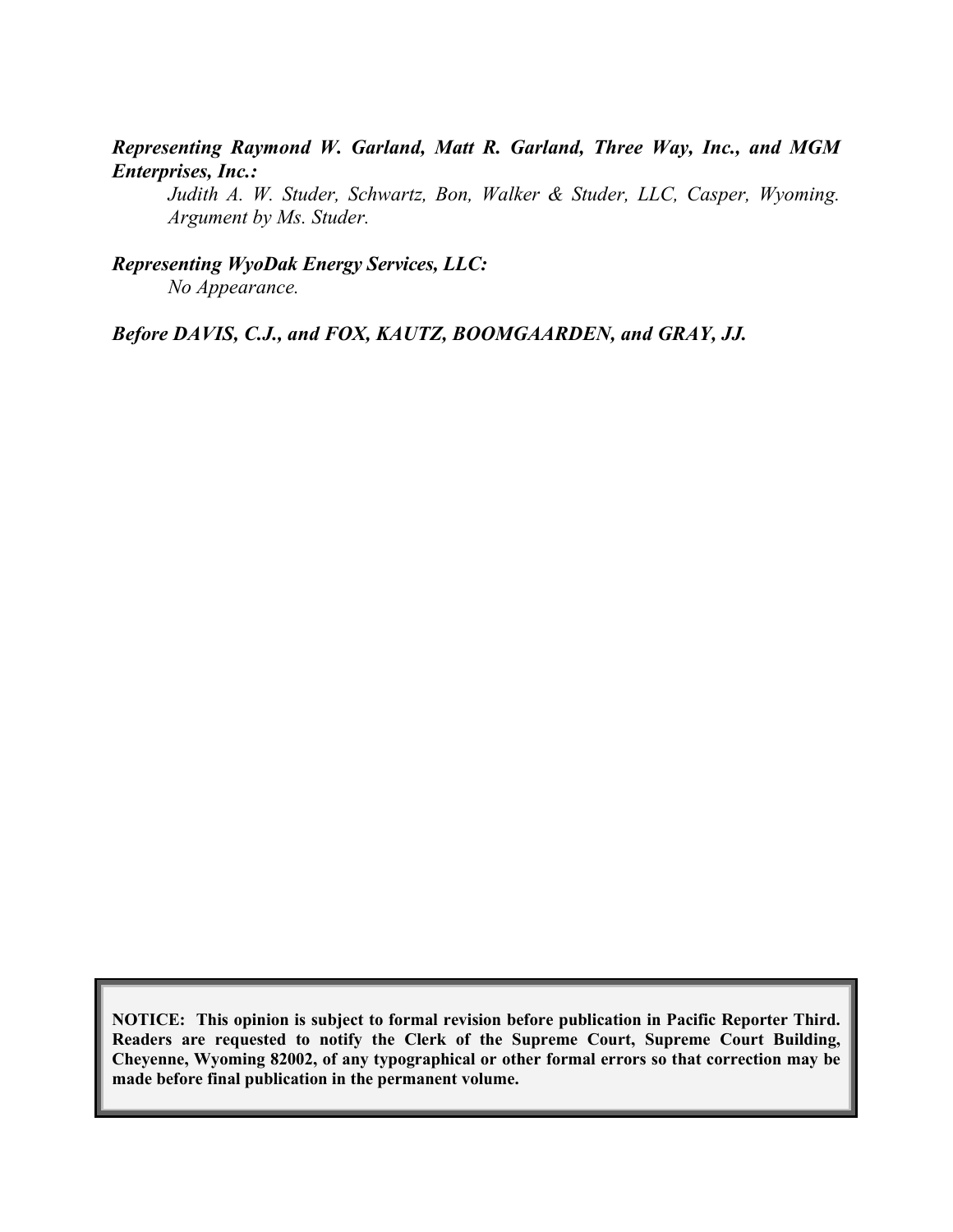### **FOX, Justice.**

[¶1] This is the sequel in the ongoing litigation arising from a business deal that went south. We addressed the appeal of the district court's decision after a bench trial in *Mantle v. North Star Energy & Construction, LLC*, 2019 WY 29, 437 P.3d 758 (Wyo. 2019) (*Mantle I*). Alex Mantle and Marjorie Mantle now appeal various post-trial issues. For the reasons discussed below, we affirm in part, reverse in part, and remand for further proceedings consistent with this opinion.

#### *ISSUES*

- [¶2] The Mantles raise twelve issues, which we condense and rephrase as follows:
	- 1. Did the district court have subject matter jurisdiction to offset the judgments when that issue was pending in this Court in *Mantle I*?
	- 2. With respect to the Killmer Settlement Funds:
		- a. Is there a reviewable order in the record regarding whether the Garlands had standing to assert a direct claim against Mr. Killmer?
		- b. Did the Mantles have a superior security interest in the Killmer Settlement Funds by operation of the "general intangibles" clause of the FNB security agreement?
	- 3. Did the district court err when it awarded North Star's attorneys, The Kuker Group, $<sup>1</sup>$  $<sup>1</sup>$  $<sup>1</sup>$  their attorney fees from a</sup> portion of the Killmer Settlement Funds?
	- 4. Did the district court err when it issued a nunc pro tunc order that removed Marjorie Mantle's name from the order that disbursed the Killmer Settlement Funds?

# *FACTS*

[¶3] We briefly summarize the facts to provide context for the issues in this appeal. A more complete discussion can be found in *Mantle I*, 2019 WY 29, 437 P.3d 758. The Garland brothers, Gary, Ray, and Matt, each had their own companies involved in the oil and gas business. *Id.* at ¶ 1, 437 P.3d at 768. In November 2011, the brothers, with their

<span id="page-2-0"></span><sup>&</sup>lt;sup>1</sup> The Kuker Group is now known as Overstreet Homar & Kuker.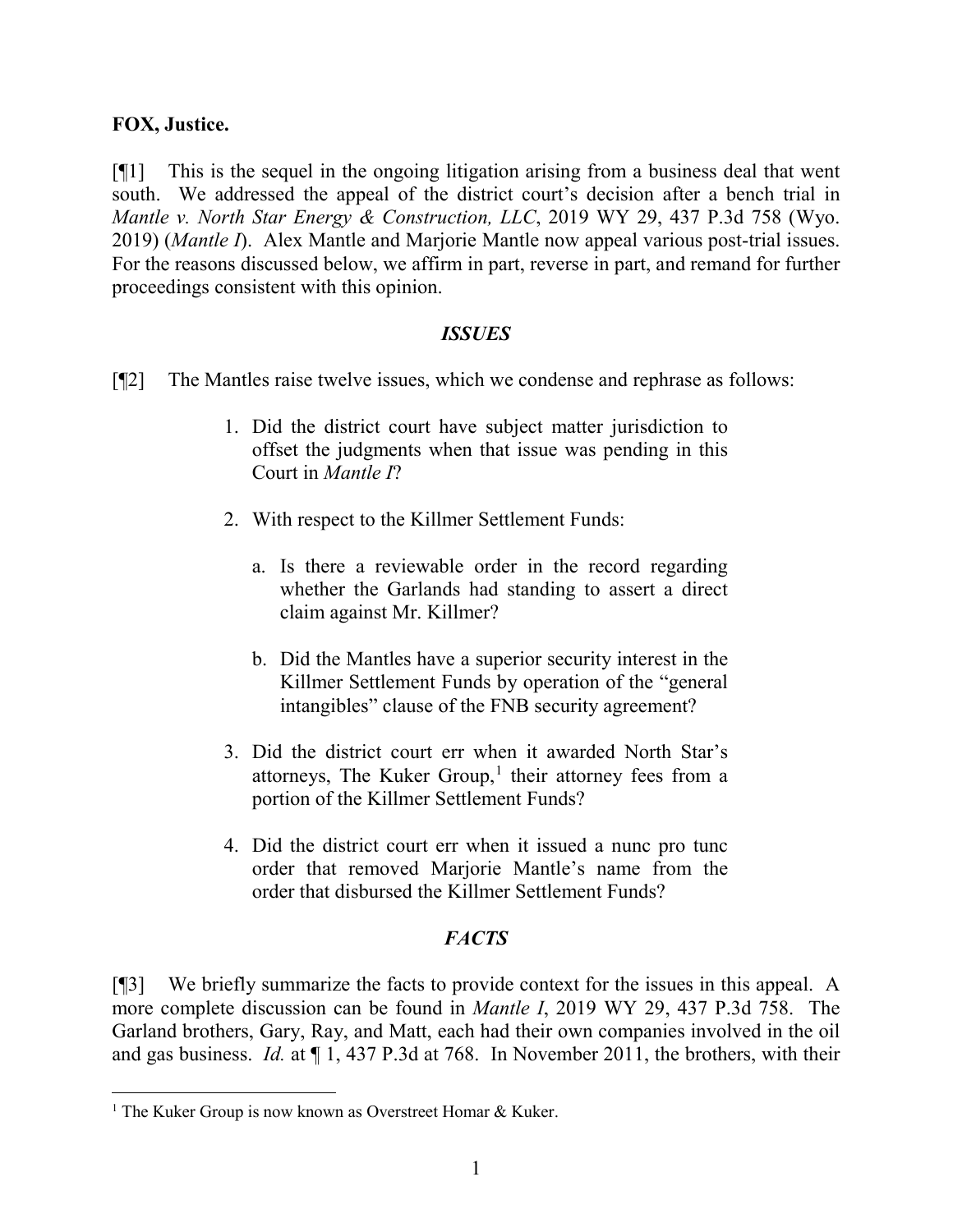companies, formed North Star Energy & Construction, LLC. *Id.* at ¶¶ 5-6, 437 P.3d at 769. Alex Mantle was appointed President. *Id.* at ¶ 6, 437 P.3d at 769. Karl Killmer was North Star's accountant. *Id.* In mid-2014, Mr. Mantle and Mr. Killmer proposed to buy North Star from the Garlands. *Id.* at  $\P$  12, 437 P.3d at 770. The parties executed a Memorandum of Understanding (MOU) that memorialized their agreement, including Mr. Killmer's and the Mantles' personal guarantees of \$6.1 million of the purchase price. *Id.* at ¶¶ 2, 16-17, 437 P.3d at 768, 771-72. Mr. Mantle and Mr. Killmer negotiated a \$3 million loan from First Northern Bank (FNB) to fund the down payment. *Id.* at ¶ 13, 437 P.3d at 770. Ultimately, the transaction took the form of a leveraged buyout when the FNB loan was made to North Star. *Id.* at ¶¶ 14, 17, 437 P.3d at 770-72.

[¶4] North Star's fortunes continued to decline, due to questionable business decisions and the dropping oil market. *See id.* at ¶¶ 26-32, 437 P.3d at 773-75. By December 2014, the Garlands stepped back in to try and save North Star. *Id.* at ¶ 33, 437 P.3d at 775. They were unsuccessful, and by August 2015 the Garlands began liquidation. *Id.* at ¶ 38, 437 P.3d at 776. In June 2015, the Mantles bought the \$3-million FNB loan, which effectively made them a creditor of North Star. *Id.* at ¶ 40, 437 P.3d at 776-77.

[¶5] In May 2015, Mr. Mantle and his wife, Marjorie, sued the Garlands, the Garlands' businesses, and North Star. *Id.* at ¶ 42, 437 P.3d at 777. Among other claims, the Mantles sought to collect on the \$3-million FNB note. *Id.* The Garlands countered with their claim that Mr. Mantle and Mr. Killmer breached the \$6.1-million guarantee in the MOU. *Id.*

[¶6] The Garlands and North Star also sued Mr. Killmer for accountant malpractice.<sup>[2](#page-3-0)</sup> *Id.* Mr. Killmer defaulted, *id.* at  $\P$  44, 437 P.3d at 777, and then assigned to the Garlands and North Star any claim he had against his malpractice insurance carrier for failing to provide coverage or a defense. The district court then dismissed Mr. Killmer from the case with prejudice. *Id.* The Garlands and North Star eventually settled with Mr. Killmer's malpractice carrier. As part of the settlement, North Star received \$121,271, which, by order of the district court, was deposited into the court registry on February 22, 2017. The Garland brothers, and their respective companies, split the rest.

[¶7] After a bench trial, the district court awarded the Mantles a \$2,712,838.22 judgment against North Star based on the Mantles' assumption of the FNB loan. *Id.* at ¶ 47, 437 P.3d at 778. It also awarded the Mantles \$250,000 against Gary and \$307,000 against Ray based on some transfers of North Star property that Gary and Ray made after they resumed control of North Star in December 2014. *Id.* The court awarded the Garlands and their companies \$6,110,000 against Mr. Mantle based on the MOU that he

<span id="page-3-0"></span> $2$  For ease of reference, we will refer to Mr. Killmer and his company, Killmer & Associates, as "Mr. Killmer."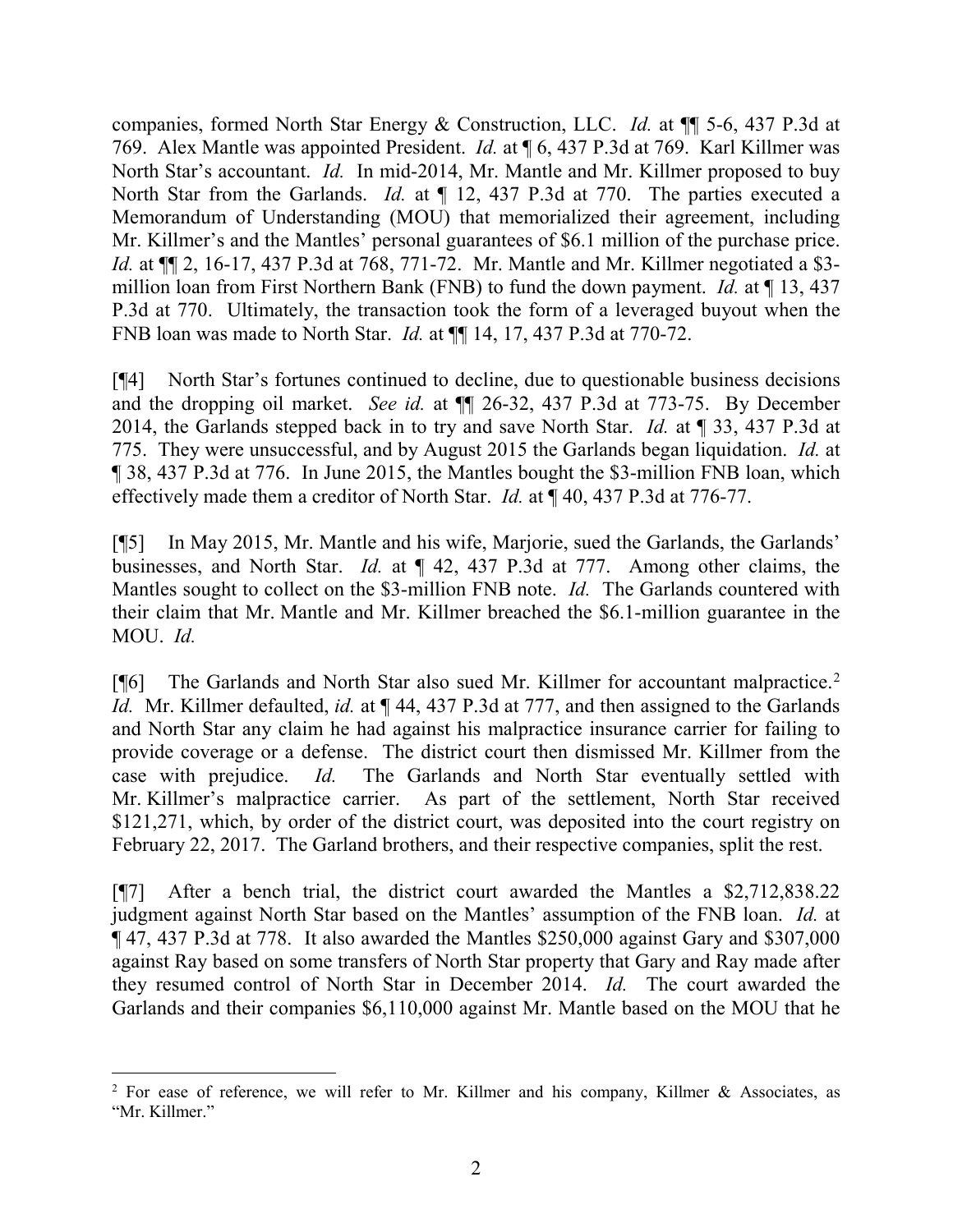personally guaranteed. *Id.* at ¶ 48, 437 P.3d at 778. The court denied Gary's and Ray's first motions to offset the judgments. *Id.* at ¶ 49, 437 P.3d at 778.

[¶8] The parties appealed various aspects of the district court's rulings, and we affirmed in all respects. *Id.* at ¶¶ 4, 160, 437 P.3d at 768-69, 808. Gary and Ray initially appealed the district court's denial of their motion to offset the judgments. While *Mantle I* was pending in this Court, the Mantles attempted to collect on their judgments against Gary (\$250,000) and Ray (\$307,000). To avoid this, Gary and Ray again moved the district court to grant their offset motion. This time, the district court granted the motion and offset the judgments. Gary and Ray notified this Court that they were dismissing their appeals of the offset issues in *Mantle I*. We specifically declined to address the offset issue in *Mantle I*. *See id.* at ¶ 108 n.20, 437 P.3d at 794 n.20.

[¶9] Additional facts and proceedings will be discussed below as necessary.

## *DISCUSSION*

# *I. The district court did not have subject matter jurisdiction to offset the judgments when that issue was pending in this Court in Mantle I*

[¶10] The Mantles contend that the district court did not have jurisdiction to grant the Garlands' second offset motion because, at that time, the issue was pending in this Court in *Mantle I*. We agree.

[¶11] "The existence of subject matter jurisdiction is a question of law that we review de novo." *Matter of Birkholz*, 2019 WY 19, ¶ 7, 434 P.3d 1102, 1104 (Wyo. 2019) (citations and quotations omitted). W.R.A.P. 6.01(b) states:

> The appellate court shall acquire jurisdiction over the matters appealed when the case is docketed. In all cases, the trial court retains jurisdiction over all matters and proceedings *not the subject of the appeal*, including all matters covered by Rules 4 and 5, unless otherwise ordered by the appellate court.

(Emphasis added.)

[¶12] In its order after the trial, the district court noted that it considered offsetting the judgments and decided against doing so because the judgment the Garlands held was only against Mr. Mantle, while the judgments the Mantles held against Ray and Gary were awarded to Marjorie and Alex Mantle. Ray and Gary filed a "Motion to Alter or Amend Judgment Under Rule 59 WY.R.CIV.P." in which they asked the district court to reconsider its decision on offsetting the judgments. The court denied the motion.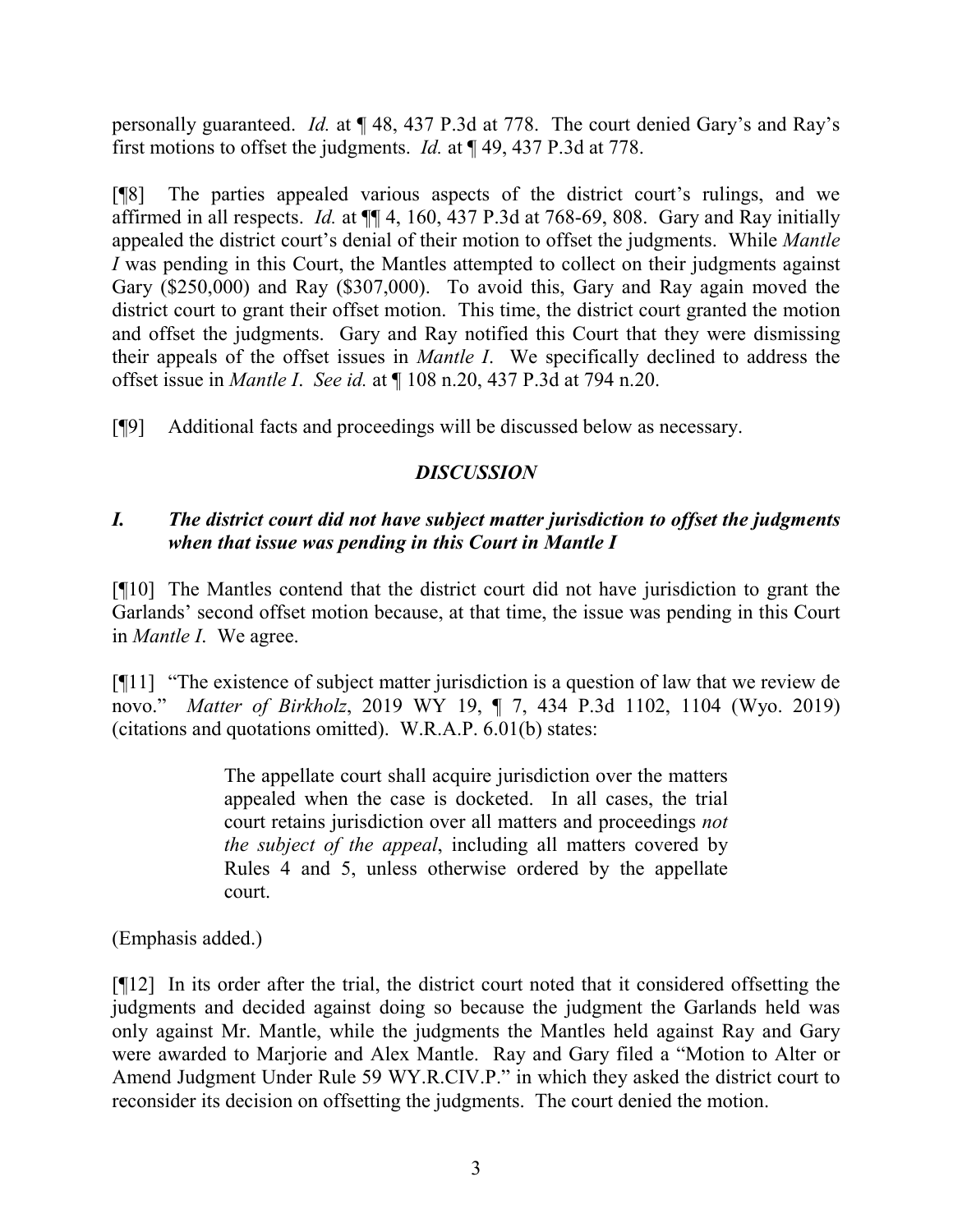[¶13] Approximately three months later, Gary and Ray renewed their offset argument to the district court. Both had appealed the denial of their first offset motion in *Mantle I* and, a month after they filed their opening briefs, the district court granted their second offset motion. Gary and Ray then withdrew the offset issue from their appeal.

[¶14] When the district court granted the Garlands' second offset motion, it noted that "every court having jurisdiction to render a particular judgment has inherent power and authority to enforce it and to exercise equitable control over such enforcement." (quoting *Hurd v. Nelson*, 714 P.2d 767, 771 (Wyo. 1986)). We agree that a district court has the "inherent power to allow or compel an equitable set-off." *Cargill, Inc. v. Mountain Cement Co.*, 891 P.2d 57, 67 (Wyo. 1995). "A court of equity retains and possesses the power to control the manner of the execution of its decree, and has the inherent right to modify, by a subsequent order, the manner in which it shall be enforced." *Hurd*, 714 P.2d at 771 (citing 46 Am. Jur. 2d *Judgments* § 898, at 1032 (1969)). This inherent authority, however, cannot extend to issues over which this Court has acquired jurisdiction. That includes the offset issue that had been appealed in *Mantle I*.

[¶15] Generally, before a trial court can grant relief regarding an issue that has been appealed to this Court, the parties must first seek a remand.

> In *Doctors' Company v. Insurance Corporation of America*, 837 P.2d 685, 686 (1992), we established the following procedure:

> > [D]uring the pendency of an appeal the district court may consider a Rule 60(b) motion and if it indicates that it is inclined to grant it, application then can be made to the appellate court for a remand. . . . The logical consequence is that the district court may deny the motion although it cannot, until there has been a remand, grant it . . . . This allows a new appeal from the denial of the motion and often the appellate court can consider that appeal together with the appeal from the original judgment.

*Schmalz v. Schmalz*, 2018 WY 90, ¶ 11, 423 P.3d 325, 328 (Wyo. 2018) (some citations omitted). This procedure is now included in W.R.C.P. 62.1:

> (a) *Relief Pending Appeal*. — If a timely motion is made for relief that the court lacks authority to grant because of an appeal that has been docketed and is pending, the court may:

> > (1) defer considering the motion;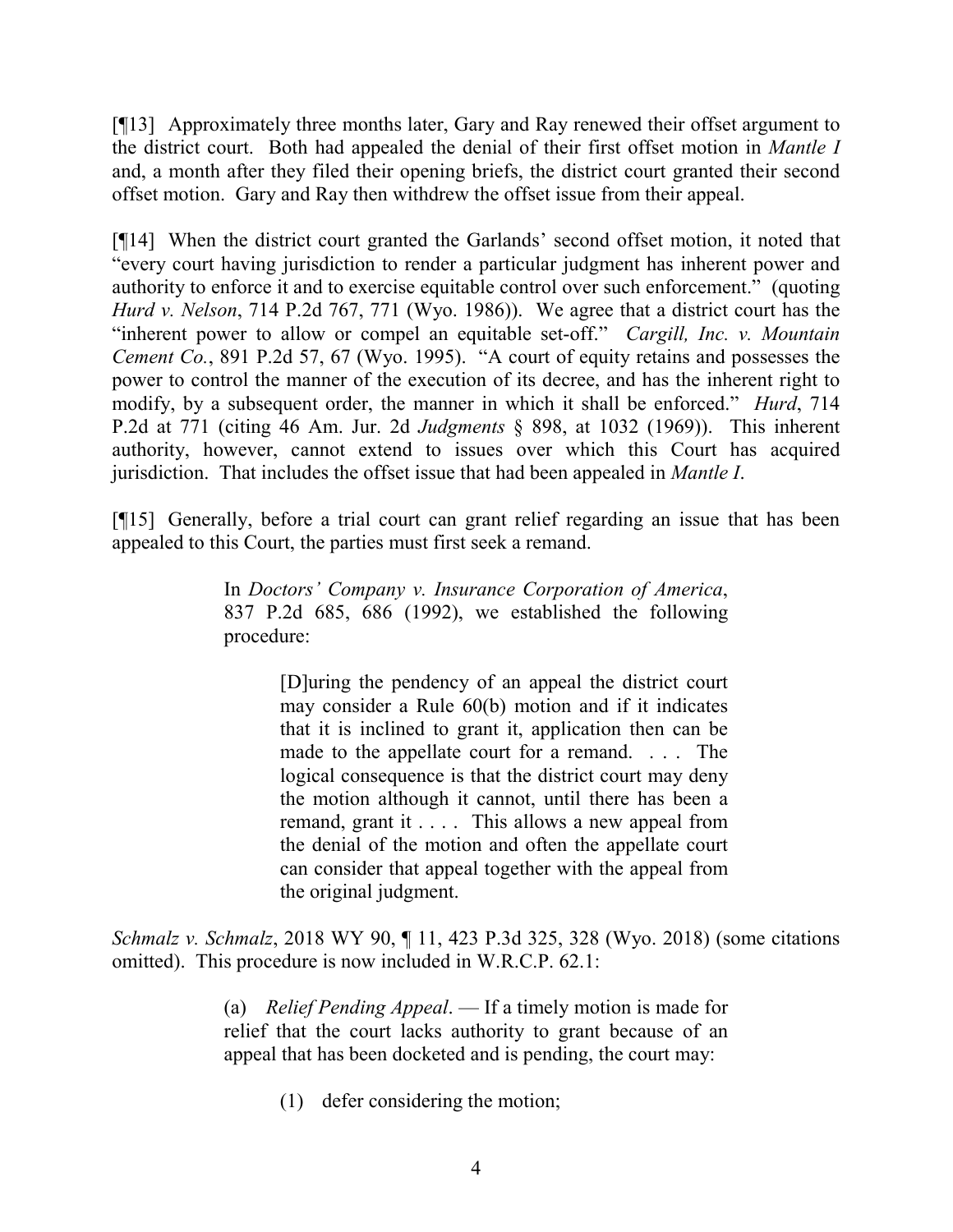(2) deny the motion; or

(3) state either that it would grant the motion if the appellate court remands for that purpose or that the motion raises a substantial issue.

(b) *Notice to the appellate court*. — The movant must promptly notify the Clerk of the appellate court if the trial court states that it would grant the motion or that the motion raises a substantial issue.

(c) *Remand*. — The trial court may decide the motion if the appellate court remands for that purpose.

W.R.A.P. 6.01(b) and W.R.C.P. 62.1 are intended to ensure that a litigant is not simultaneously fighting the same battle in the trial court and the appellate court.

[¶16] Gary argues that, even though the offset issue was pending in this Court in *Mantle I*, "this Court has recognized numerous circumstances where the District Court retains jurisdiction to modify a previously entered order while an appeal is pending." (citing *Garwood v. Garwood*, 2010 WY 91, ¶ 26, 233 P.3d 977, 984 (Wyo. 2010) (*Garwood II*); *Capellen v. State*, 2007 WY 107, ¶ 22, 161 P.3d 1076, 1081-82 (Wyo. 2007); *Jacobs v. Jacobs*, 895 P.2d 441, 444-45 (Wyo. 1995)).<sup>[3](#page-6-0)</sup> None of these cases, however, is on point.

[¶17] In *Garwood II*, we concluded that W.R.A.P. 6.01 did not deprive the district court of jurisdiction to consider a post-judgment fees motion while the initial appeal was pending because "[c]onsistent with Rule 6.01, we have held that during the pendency of an appeal, the district court has the right and power to enforce its decrees and orders and to protect the parties as to any rights they acquired in the district court proceedings." 2010 WY 91,  $\P$  26, 233 P.3d at 98[4](#page-6-1).<sup>4</sup> Yet, we based that conclusion on our recognition that, because "those issues *were not the subject of the [initial] appeal*, the district court did not lose jurisdiction to address them." *Id.* at  $\mathbb{I}$  27, 233 P.3d at 984 (emphasis added). Similarly, in *Capellen* and *Jacobs* we recognized that, while an appeal is pending, a district court retains jurisdiction to address issues that are "collateral to the issues presented in the appeal." *See Capellen*, 2007 WY 107, ¶ 25, 161 P.3d at 1083 (discussing *Jacobs v. Jacobs*). This is consistent with W.R.A.P. 6.01(b)'s requirement

<span id="page-6-0"></span><sup>&</sup>lt;sup>3</sup> For his part, Ray does not directly address the jurisdictional defect in the district court's decision to grant the second offset motion. Rather, he relies on the general rule that a court retains the equitable power to offset judgments.

<span id="page-6-1"></span><sup>4</sup> Before *Garwood II*, we decided *Garwood I* that dealt with substantive aspects of the district court's judgment. *Garwood v. Garwood*, 2008 WY 129, 194 P.3d 319 (Wyo. 2008) (*Garwood I*). In *Garwood II*, one of the issues was whether the district court had jurisdiction to decide a post-judgment fees motion.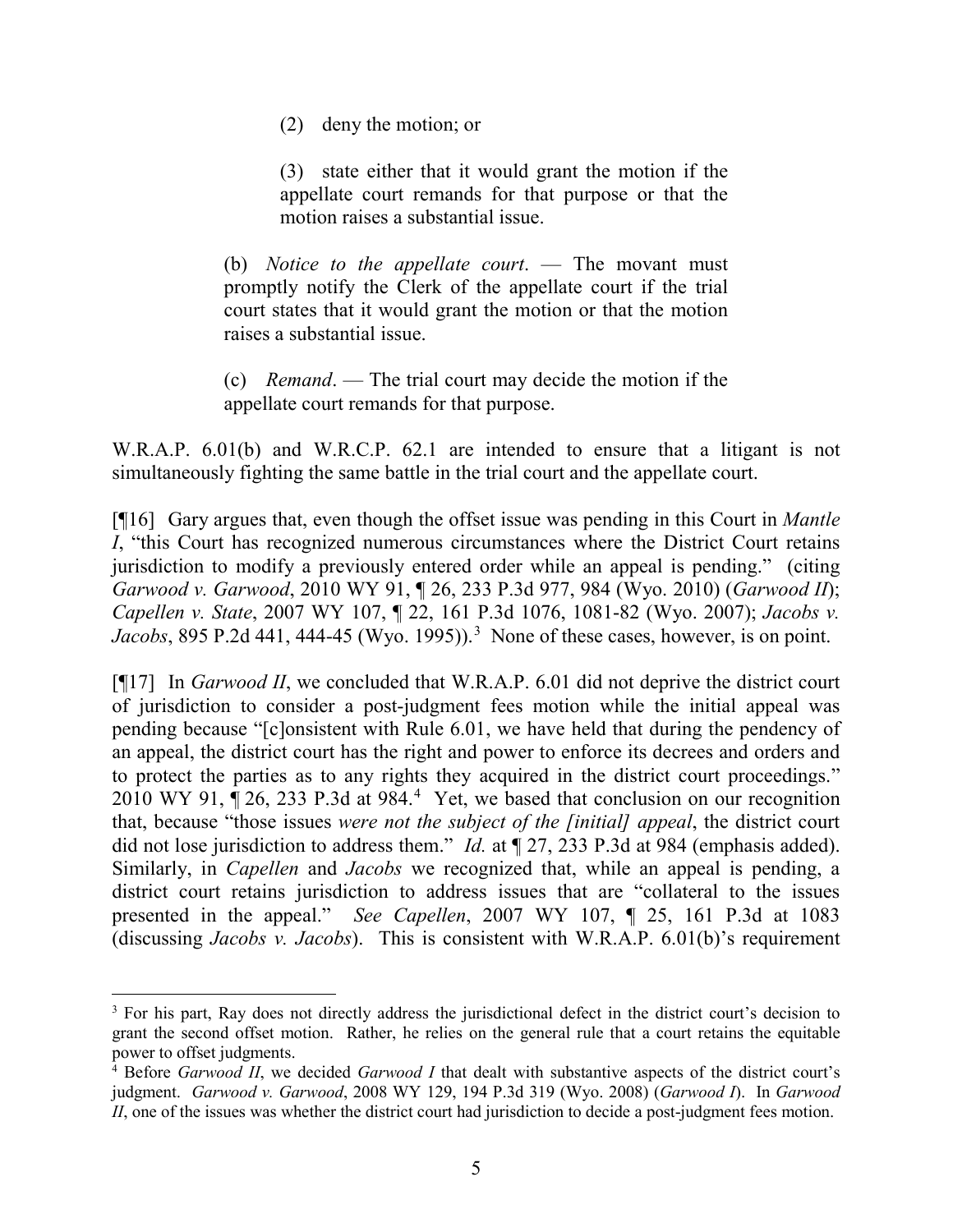that a district court "retains jurisdiction over all matters and proceedings *not the subject of the appeal*[.]" *Capellen*, 2007 WY 107, ¶ 23, 161 P.3d at 1082 (emphasis in original).

[¶18] In contrast, the district court's decision here did not merely address a matter collateral to the issues on appeal. It granted the second offset motion at the time that its original denial of the Garlands' offset motion was on appeal in *Mantle I*. Because the district court lost jurisdiction over the offset issue while *Mantle I* was pending on appeal, we reverse that aspect of its "Order on Pending Motions" and remand this issue for further proceedings. *See Rock v. Lankford*, 2013 WY 61, ¶ 18, 301 P.3d 1075, 1080 (Wyo. 2013) ("If a judgment below was rendered without jurisdiction, an appellate court must ordinarily reverse and remand for dismissal.") (citations and quotations omitted).<sup>[5](#page-7-0)</sup>

# *II. The Killmer Settlement Funds*

[¶19] After the bench trial, the Mantles made various attempts to obtain most, if not all, of the Killmer Settlement Funds. On appeal, they contend only North Star, not the Garlands, had standing to assert a claim against Mr. Killmer for accountant malpractice, and that they had a security interest in the funds via the "general intangibles" language of the FNB note they acquired.

## **A. There is no reviewable order in the record regarding whether the Garlands had standing to assert a direct claim against Mr. Killmer**

[¶20] The Mantles argue that all the Killmer Settlement Funds should be paid to North Star's creditors because the Garlands and their companies did not have standing to assert direct claims against Mr. Killmer; instead, their claims against Mr. Killmer were derivative claims on behalf of North Star since the Garlands' companies were North Star's only members. However, because the district court did not decide the issue, there is no final appealable order for us to review.

[¶21] On November 20, 2017, after the district court issued its "Order After Bench Trial," the Mantles filed a motion requesting the court credit them with, at least, a portion of the Killmer Settlement Funds. The district court denied the motion in its "Order on Post-Trial Motions and Filings and Final Judgment as to 'Order After Bench Trial.'" On March 15, 2018, the Mantles filed another motion in which they maintained that the Garlands, and their companies, only had a derivative claim on behalf of North Star against Mr. Killmer. On April 19, 2018, the district court concluded:

> The Court does not have enough facts currently before it to decide this motion. Further litigation may be needed to

<span id="page-7-0"></span><sup>&</sup>lt;sup>5</sup> Because we are remanding the offset issue to the district court, we do not reach the Mantles' arguments regarding the merits of the offset.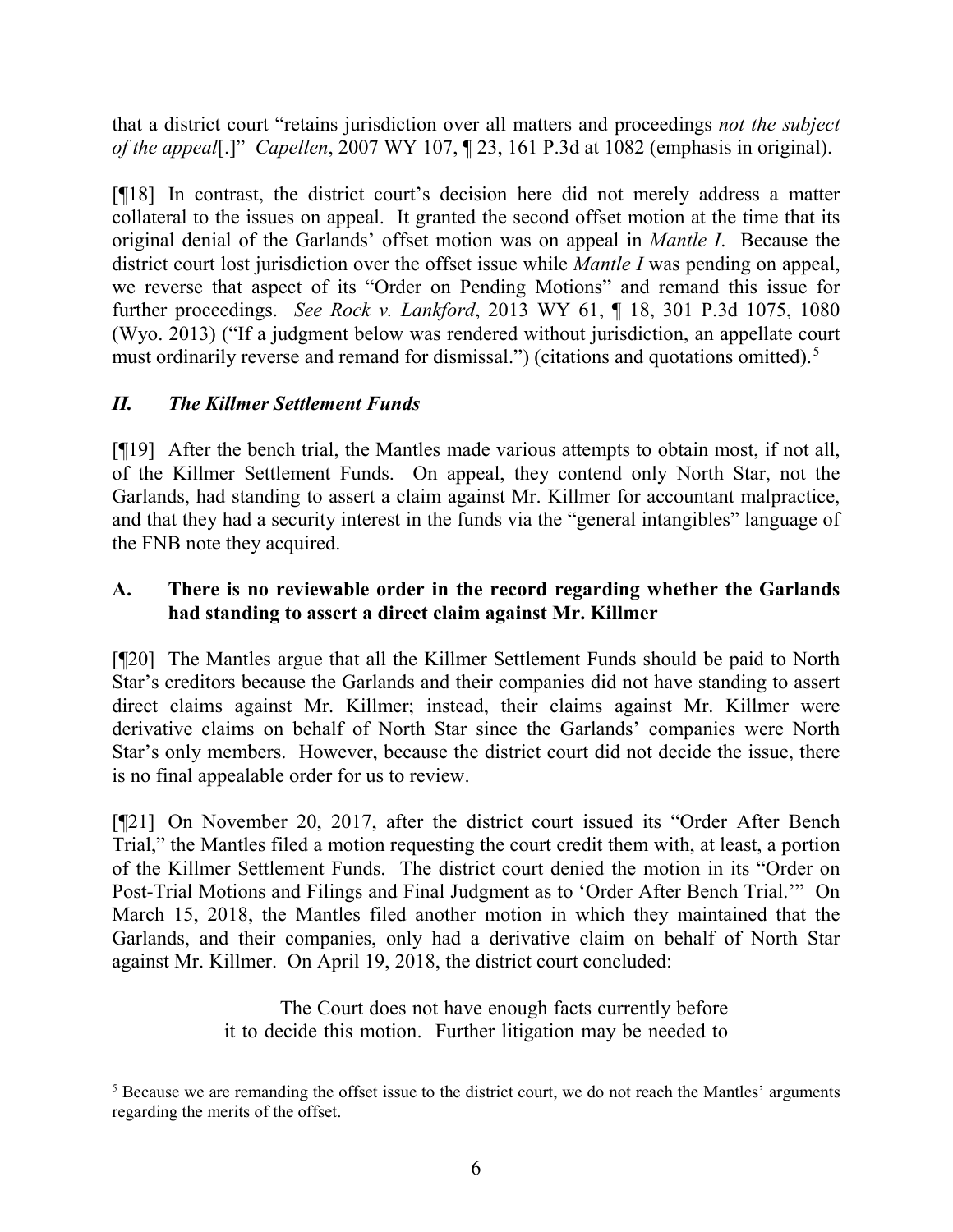resolve this dispute. In addition, some issues relating to these funds are currently on appeal, and the Court may not have jurisdiction to decide this issue. On appeal, Plaintiffs are arguing that Mr. Mantle should have received a credit for [the] full amount of the settlement. However, if the Defendants have to return those funds, then he would clearly not be entitled to a credit for amounts the Defendants were not allowed to keep. Thus, it does not make sense to decide this issue while the appeal is pending. The Court finds that the motion should be denied without prejudice.

[¶22] On April 26, 2018, the Mantles filed another motion asking the court what additional facts or litigation it needed to decide the issue. The Mantles also notified the court that none of the parties in *Mantle I* had raised any question on appeal regarding the allocation of the Killmer Settlement Funds. On July 24, 2018, the district court, in its "Order on Pending Motions," "decline[d] to make any additional findings," and thus, denied the Mantles' motion. At the end of its order, the court concluded:

> [T]his is intended to be a final order, resolving all issues in the case. In the event that there are any issues remaining to be addressed, the Court finds pursuant to [Wyoming] Rule [of Civil Procedure] 54(b) that this order constitutes a final judgment as to claims and counterclaims between the parties decided herein, and that there is no just reason to delay the appeal of those issues.

[¶23] The Mantles identified all these post-trial orders in this appeal; however, there was never a final order by the district court as to this issue. We do not determine whether the perceived need for additional facts is an appropriate basis to deny the motion. The result was that the district court did not rule on this issue.

[¶24] The court's reliance on Rule 54(b) in the July order did not alleviate this problem. W.R.C.P. 54(b) states:

> (b) *Judgment on Multiple Claims or Involving Multiple Parties*. — When an action presents more than one claim for relief — whether as a claim, counterclaim, crossclaim, or third-party claim — or when multiple parties are involved, the court may direct entry of a final judgment as to one or more, but fewer than all, claims or parties only if the court expressly determines that there is no just reason for delay. Otherwise, any order or other decision, however designated, that adjudicates fewer than all the claims or the rights and liabilities of fewer than all the parties does not end the action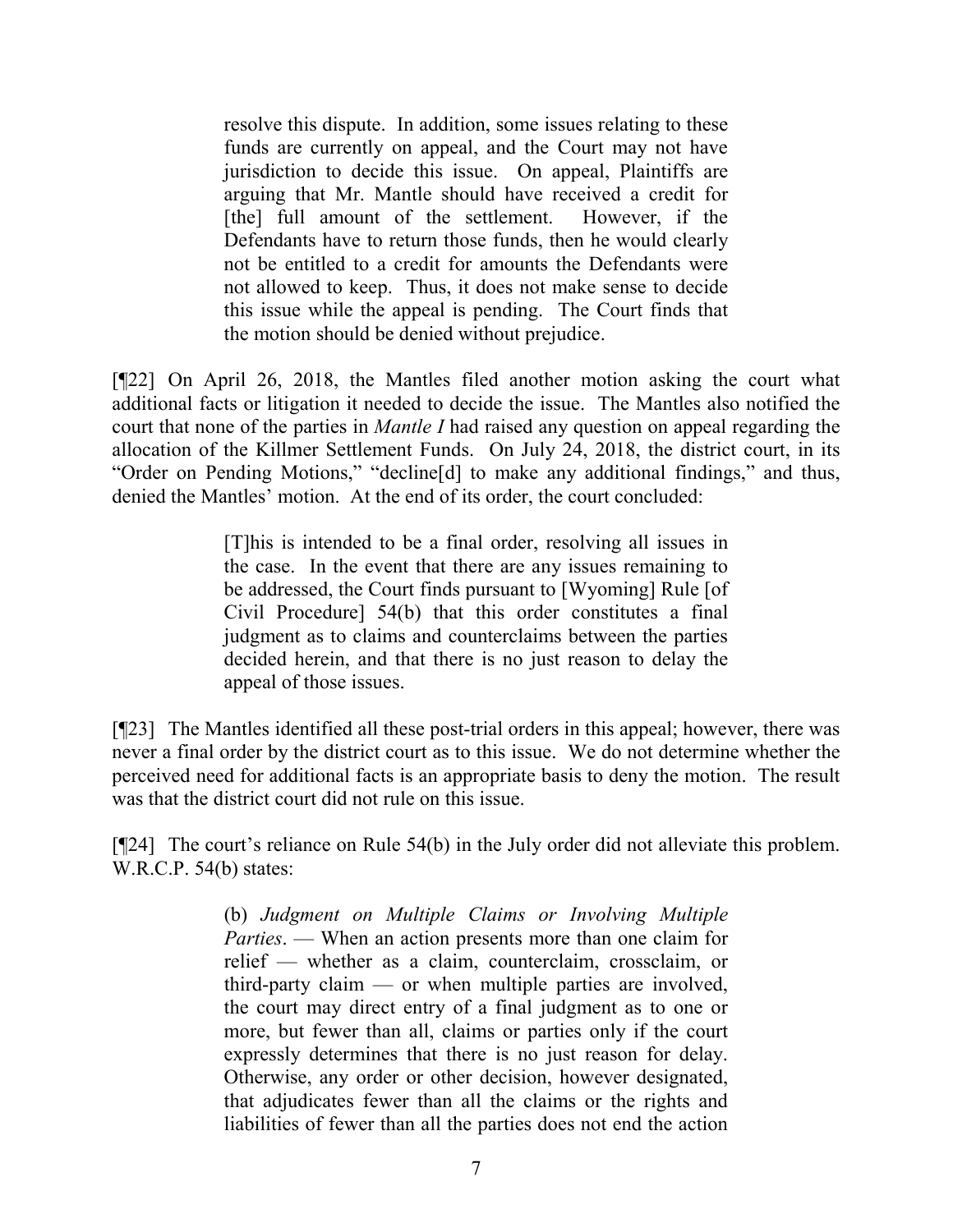as to any of the claims or parties and may be revised at any time before the entry of a judgment adjudicating all the claims and all the parties' rights and liabilities.

Although none of the parties has challenged the district court's use of Rule 54(b), "we may raise the issue on our own." *Baker v. Speaks*, 2014 WY 117, ¶ 12, 334 P.3d 1215, 1220 (Wyo. 2014). "In effect, Rule 54(b) allows a court to certify a matter for appeal only when it *finally* disposes of *a claim [in a multiclaim case] or party [in a multi-party case]*." *Williams v. State*, 716 P.2d 806, 807 (Utah 1986) (first emphasis in original; second emphasis added). Even if the district court's reliance on Rule 54(b) was otherwise correct, (i.e., it disposed of a "claim or party" as it related to the Garlands' standing to assert a direct claim against Mr. Killmer), that disposition must still "fully adjudicate[]" that claim or that party's rights. *Baker*, 2014 WY 117, ¶ 15, 334 P.3d at 1221. The district court's April order did not "fully adjudicate" the issue; rather, it explicitly left the matter open for further consideration. Generally, when a matter is not properly brought before us on a Rule 54(b) certification, we dismiss the appeal. *See Griffin v. Bethesda Foundation*, 609 P.2d 459, 461 (Wyo. 1980). However, since we are remanding this case for further consideration of the offset issue, we will also remand this issue to the district court.[6](#page-9-0)

## **B. The Mantles did not have a superior security interest in the settlement funds by operation of the "general intangibles" clause of the FNB security agreement**

[¶25] When North Star obtained the FNB loan, it granted FNB a security interest in North Star's "general intangibles." The agreement defined "general intangibles" to include "payment intangibles" and cited to the Uniform Commercial Code (UCC) as further guidance. It explicitly excluded "commercial tort claims."

[¶26] After the trial, the Mantles argued that North Star's "general intangibles" included all the Killmer Settlement proceeds. The Mantles did not dispute that the malpractice claim against Mr. Killmer was a "commercial tort claim" that was excluded from the "general intangibles" clause. Instead, they contended that, once that "commercial tort claim" was reduced to the settlement funds, those proceeds became a "general intangible" under the security agreement. The district court disagreed. It concluded that "the settlement of a commercial tort claim[] does not convert the proceeds into collateral

<span id="page-9-0"></span> <sup>6</sup> The district court's failure to "fully adjudicate" the Mantles' argument that the Garlands did not have standing does not affect our ability to review the other aspects of the court's April and July orders that are the subject of this appeal. *See In re Big Horn River System*, 803 P.2d 61, 67 (Wyo. 1990) ("[Rule 54(b)] permits an appeal to be taken from a decision that does not adjudicate all claims or the rights of all parties when that portion of the adjudication logically can be separated from the remainder of the case."); *see also Zaloudek v. Zaloudek*, 2010 WY 169, ¶ 14, 245 P.3d 336, 341 (Wyo. 2010) (reviewing other aspects of a district court's post-judgment order even though part of that order was not a final appealable order).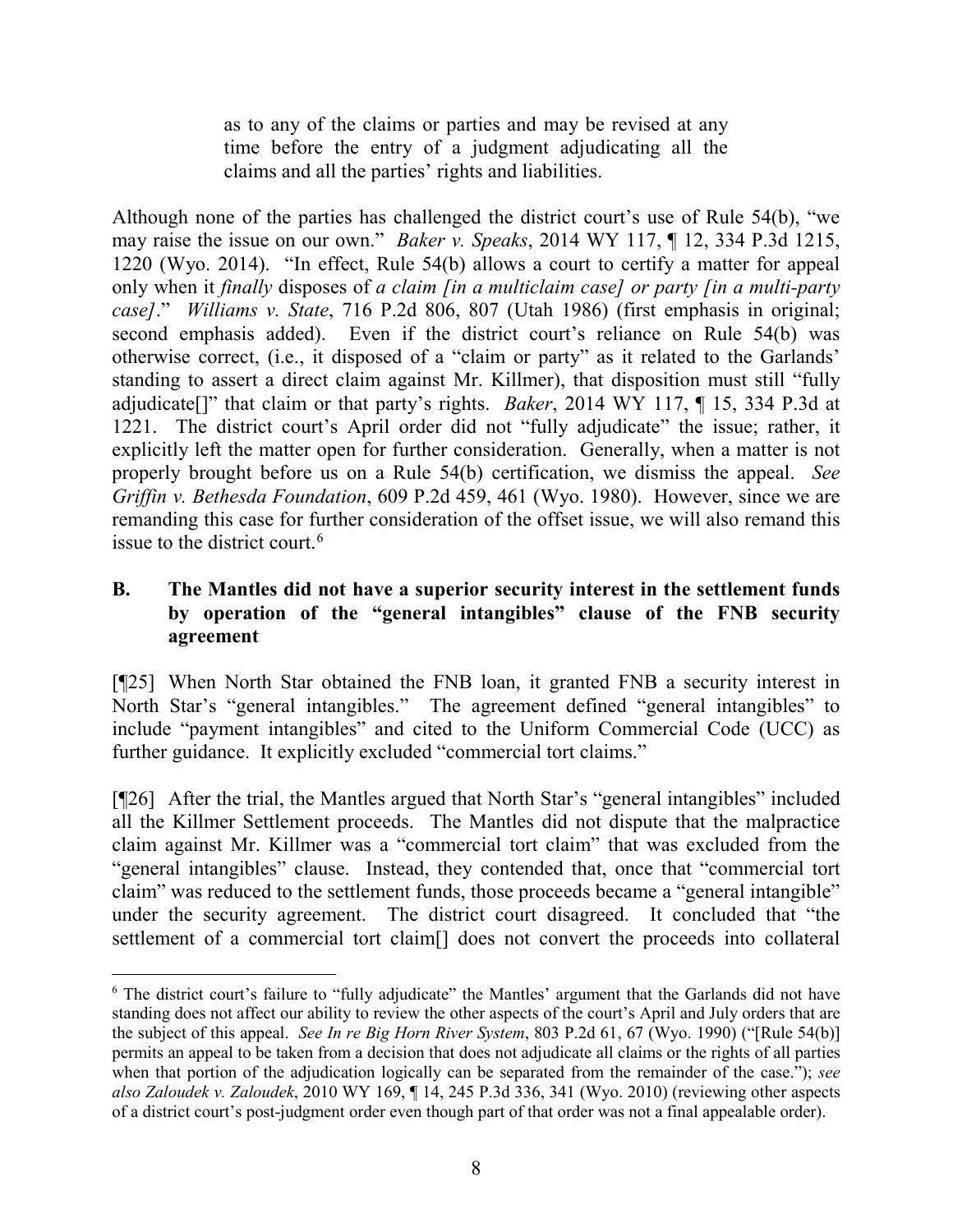covered by a security agreement." (citing *Bayer CropScience, LLC v. Stearns Bank, N.A.*, 837 F.3d 911, 916 (8th Cir. 2016).

[¶27] Under the UCC, a creditor may obtain a security interest in a commercial tort claim, but only if the agreement specifically identifies the tort claim that is purportedly covered. *See* Wyo. Stat. Ann. § 34.1-9-108(e)(i) (LexisNexis 2017). In *Bayer*, the Eighth Circuit held:

> [W]e hold that the drafters of the UCC, in implementing the heightened identification requirements of commercial tort claims including the requirement that the commercial tort claim to be in existence at the time it is encumbered, *intended for the proceeds of a commercial tort claim to be excluded from an after-acquired general intangible clause*. *See* 4 James J. White, Robert S. Summers, & Robert A. Hillman, *Uniform Commercial Code* § 31:5 (6th ed. 2015) (questioning "if we recognize a proceeds claim arising from a security agreement that was signed before the tort claim came into existence to be effective as to funds later paid to settle the tort, have we not voided the rule in  $9-108(e)(1)$ ?").<sup>[7](#page-10-0)</sup>

837 F.3d at 916 (emphasis added). The district court relied on *Bayer* to conclude that, because of the "heightened identification requirements for commercial tort claims," the legislature "intended to exclude the proceeds of a commercial tort claim from a general intangibles clause in a security agreement."

[¶28] We agree. A "general intangibles" clause is insufficient to create a security interest in the proceeds of a commercial tort claim, absent specific identification of the claim.<sup>[8](#page-10-1)</sup> We affirm the district court's conclusion that the FNB security agreement did not cover the Killmer Settlement proceeds.

<span id="page-10-0"></span> <sup>7</sup> In *Bayer*, the Eighth Circuit was discussing Texas's UCC provisions; specifically, § 9.108(e)(1). *Bayer*, 837 F.3d at 916. Wyoming's provision is identical. Wyo. Stat. Ann. § 34.1-9-108(e)(i).

<span id="page-10-1"></span><sup>8</sup> In their brief, the Mantles cite to comment 15 to Wyo. Stat. Ann. § 34.1-9-109 of the UCC to support their argument. Comment 15 states, in part: "Note that once a claim arising in tort has been settled and reduced to a contractual obligation to pay, the right to payment becomes a payment intangible and ceases to be a claim arising in tort." Thus, the Mantles contend that the general exclusion of commercial tort claims, absent specific identification, from a general intangibles clause ceases to apply when that commercial tort claim has been reduced to a monetary amount and becomes a "payment intangible." The *Bayer* court cited comment 15 in its opinion and concluded that the exclusion within § 9.108(e)(1) (our §  $34.1-9-108(e)(i)$ ) still applied given the heightened identification requirements for commercial tort claims, and, by extension, any proceeds therefrom. *Bayer*, 837 F.3d at 915-16. As discussed above, we agree with that analysis and conclusion.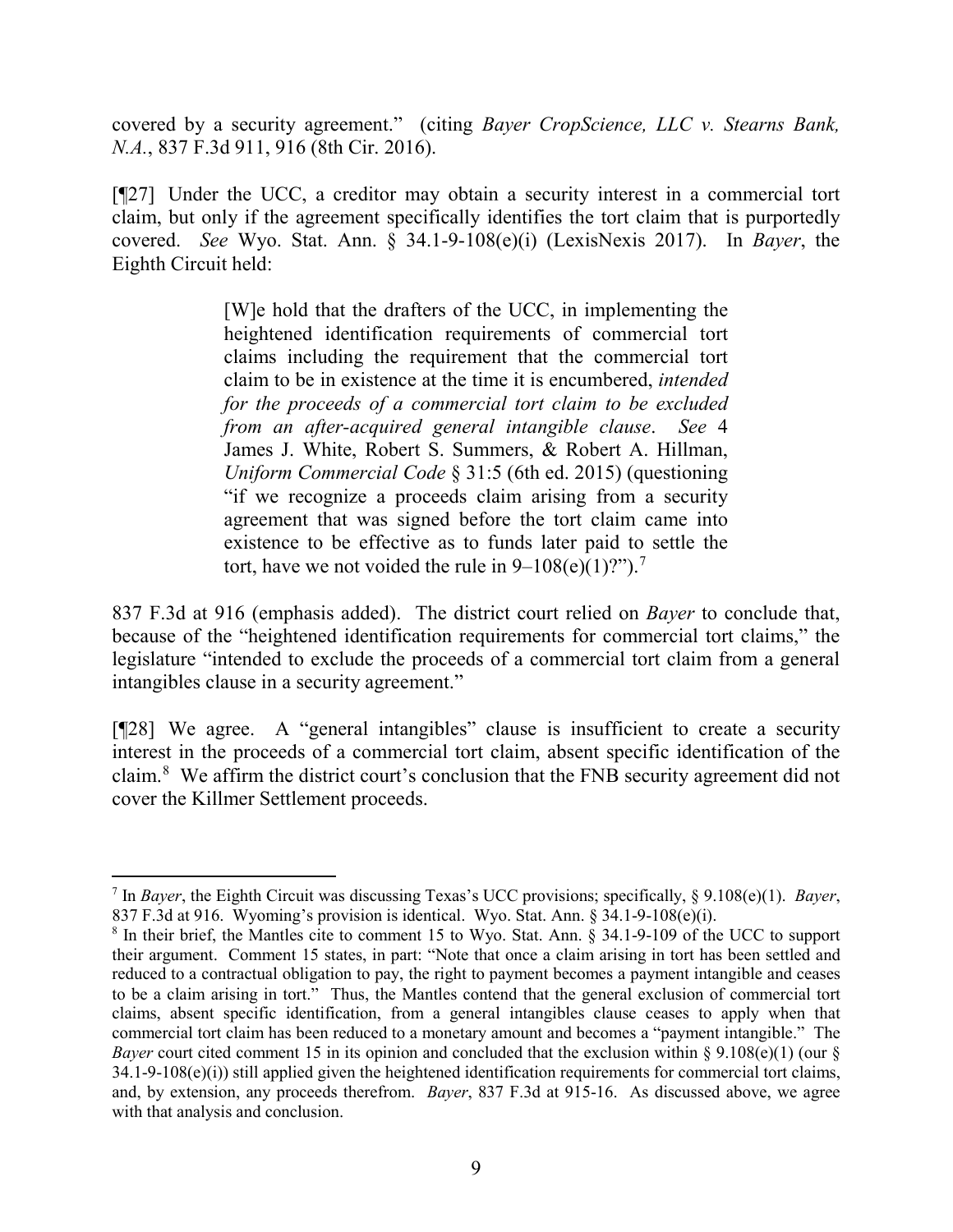## *III. The district court did not err when it awarded North Star's attorneys a portion of the Killmer Settlement Funds*

[¶29] North Star hired The Kuker Group to assist with its dissolution and "associated litigation," which included the claim for accountant malpractice against Mr. Killmer. After the Garlands and North Star settled with Mr. Killmer's malpractice carrier, and before North Star's \$121,271 share was placed in the court registry, it was held by Gary Garland's attorneys in their firm trust account. The Kuker Group sent a certified letter to Gary's attorneys that purported to place an "attorney's lien" on the money, which, at that time, totaled \$21,414.38. After the money was placed in the court registry, North Star's attorneys filed multiple motions in the district court to disburse part of the money to them for unpaid attorneys' fees.

[¶30] On April 18, 2018, in its "Order Regarding Funds on Deposit with the Clerk," the district court adopted a "first come, first serve" method to the funds held by the clerk. The court concluded that, since no statute permitted the court to supervise the dissolution of an LLC like North Star, it "must follow the statutes that govern garnishments and writs of execution." Those statutes "generally provide for a distribution on a first come, first serve basis." After the court permitted the clerk of court to collect its expenses incurred in holding the money in the court's registry, and Johnson County's claim for unpaid taxes under Wyo. Stat. Ann. § 39-13-108(d)(i) (LexisNexis 2017), The Kuker Group was next in line based on when it sent the certified letter to Gary's attorneys asserting its claim for \$21,414.38. The court ordered that amount paid to The Kuker Group from the Killmer Settlement Funds.

[¶31] On appeal, both the Mantles and The Kuker Group devote much of their argument to whether The Kuker Group had an enforceable attorney lien. However, the district court's order, while referencing The Kuker Group's request for its attorney fees, does not appear to rest on whether The Kuker Group had an enforceable attorney lien under the attorney lien statute. Instead, the court appeared to adopt an equitable approach that attempted to satisfy the various requests for payment based on when those demands were made to either Gary's attorney or the district court clerk. The district court appeared to rely on the garnishment statutes which provide for a first come, first serve basis when multiple writs of garnishment are made against the same pool of money. *See* Wyo. Stat. Ann. § 1-15-504(a) (LexisNexis 2017).

[¶32] As the Mantles admit, the LLC statutes do not contain a procedure for a district court to supervise the dissolution of an LLC. The district court looked to its equitable powers to oversee the distribution of the money the clerk held. We have recognized that, in the appropriate case, a district court may exercise its equitable powers to provide relief where a statute is otherwise silent. *See* Wyo. Const., art. V, § 10; *see also Gordon v. State by & through Capitol Bldg. Rehab.*, 2018 WY 32, ¶ 40, 413 P.3d 1093, 1105 (Wyo. 2018) ("Article 5, § 10, [] grants the district courts plenary power in all cases of law and equity[.]"); *Midwest Ref. Co. v. George*, 7 P.2d 213, 215 (Wyo. 1932) ("Courts of equity,